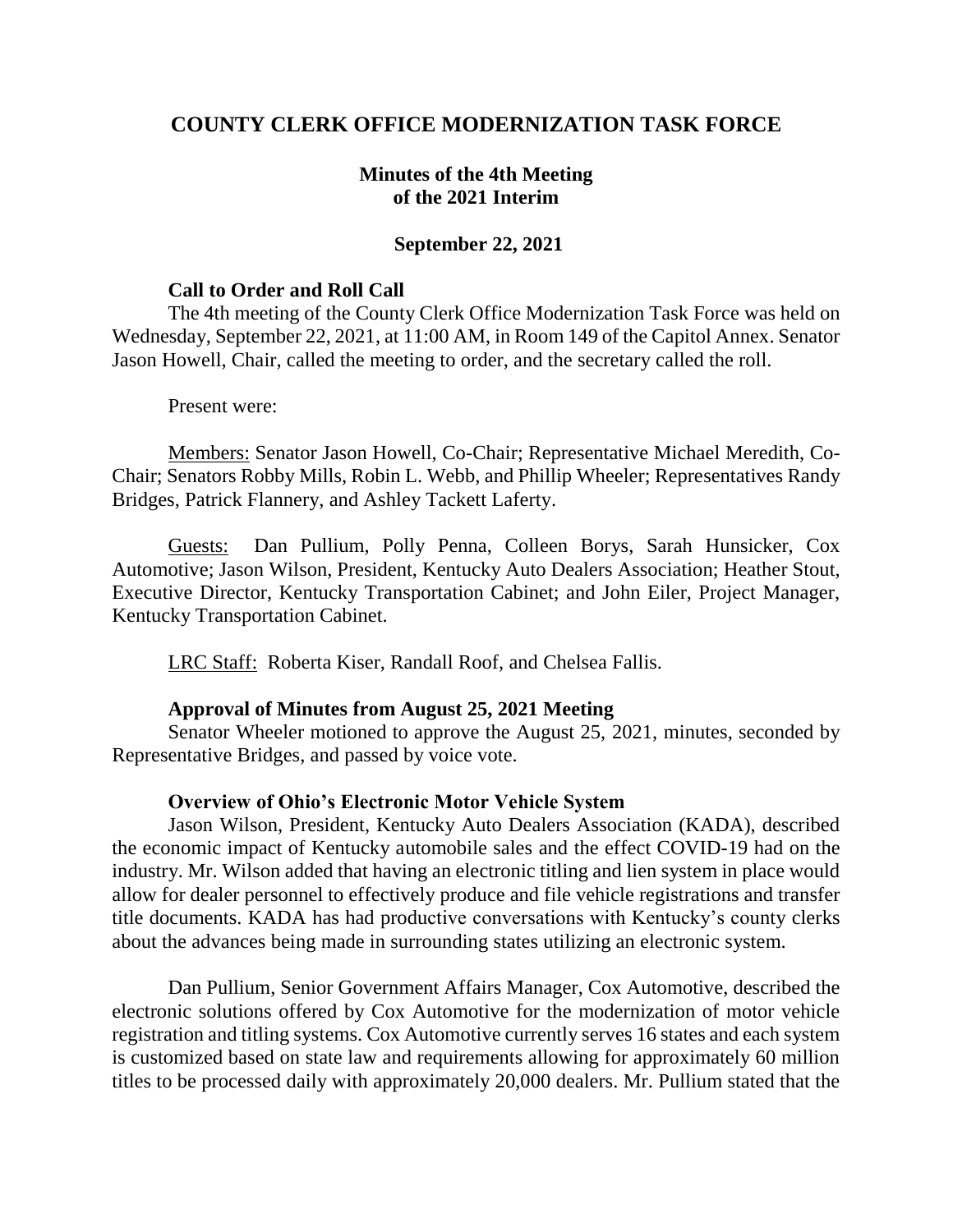objective of installing electronic registration and titling systems is to preserve and protect the role of the county clerk.

In response to Representative Meredith, Mr. Pullium stated that in Ohio there are two competitors to Cox Automotive and approximately five national vendors in surrounding states that produce electronic systems.

In response to Representative Bridges, Mr. Wilson stated that the cost associated with modernizing current technology could be provided by the American Rescue Plan Act funds.

In response to Senator Howell, Mr. Pullium stated that jurisdictions are initially advised to adopt the electronic lien and titling system, which can take approximately nine to twelve months to program. Adopting an electronic registration and titling system is more complex and requires an additional 18 to 24 months of program development.

In response to Senator Howell, Sarah Hunsicker, Director of Government Affairs, Cox Automotive, stated that the placement of a lien on a title depends on the functionality of the electronic lien and title program. Several states, which have adopted electronic lien and title programs, are including a lien filing transaction where the lien could be placed by either the lien holder or an auto dealer. Mr. Pullium added additional information regarding the lien process.

In response to Senator Howell, Ms. Hunsicker stated that the electronic lien and titling program could have an effect on mobile and manufactured housing. Mr. Pullium stated that the electronic systems could be built around Kentucky's statutory systems and technical specifications.

In response to Representative Meredith, Mr. Pullium stated fees collected from consumers or dealers are transferred to the state or county jurisdiction. Mr. Pullium, responding to Senator Wheeler, added that Georgia, Ohio, and Colorado's statutory framework is similar to Kentucky's, if the legislature would like to look at model legislation.

In response to Senator Howell, Ms. Hunsicker stated that initial registration is a core transaction for states with the electronic registration and titling systems. Only a handful of states with an electronic registration and titling systems allow for registration renewal on an annual basis. Additionally, states with electronic lien and titling systems have a function incorporated into the system that would allow a lien holder to release their lien at a later date.

# **Implementation of the New Motor Vehicle Information System**